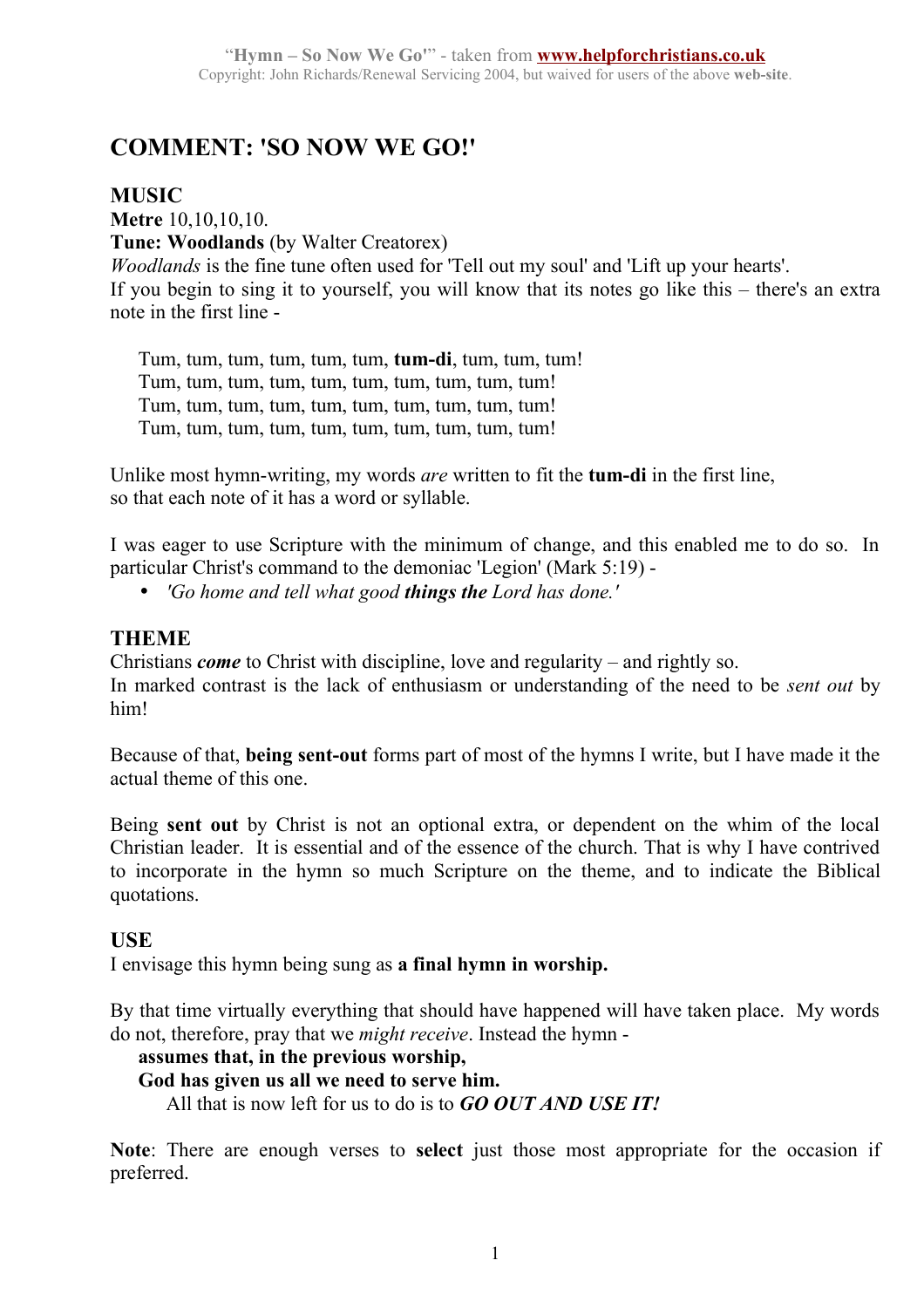# **BIBLICAL BASIS**

#### **The first six verses are based on each of the following incidents –**

| v.1. Jesus's healing of demoniac called 'Legion'                                          | [Mark 5:1-20]     |
|-------------------------------------------------------------------------------------------|-------------------|
| Peter's healing of <b>Aeneas</b>                                                          | [Acts $9:34$ ]    |
| v.2. Jesus's healings of the Woman who Anointed Him and                                   | [Luke $7:36-50$ ] |
| the Woman in the Crowd                                                                    | [Mark 5:24-34]    |
| <b>v.3.</b> Jesus's healing of the <b>Man at the Pool.</b>                                | [John 5:1-15]     |
| Note: Lesus returns to him and says $\chi$ in no more (y 14) Given the story as it stands |                   |

Note: Jesus returns to him and says *Sin no more* (v.14)*.* Given the story as it stands, Jesus seems to have regarded the man's failure to move (for 38 years) as sin. Jesus's unusual – but essential - question to him '*Do you want to be healed?'* (v.6) supports this view.

| v.4. Jesus's healings of the Blind Man and<br>the Ten Lepers |                                                        | [John 9:1-7]<br>[Luke $17:12-14$ ] |
|--------------------------------------------------------------|--------------------------------------------------------|------------------------------------|
|                                                              | v.5 The Risen Jesus appears to <b>Mary</b> at the tomb | [John $20:17$ ]                    |
|                                                              | v.6. The Risen Jesus sends out the Disciples           | [John $20:19-23$ ]                 |

# **WORDS**

The word 'leper' in the New Testament covers diseases wider than leprosy. The word 'leper' in verse 4 *could* be changed for 'leprous' by anyone who thought it better or necessary. (I do not; otherwise I would have used it.)